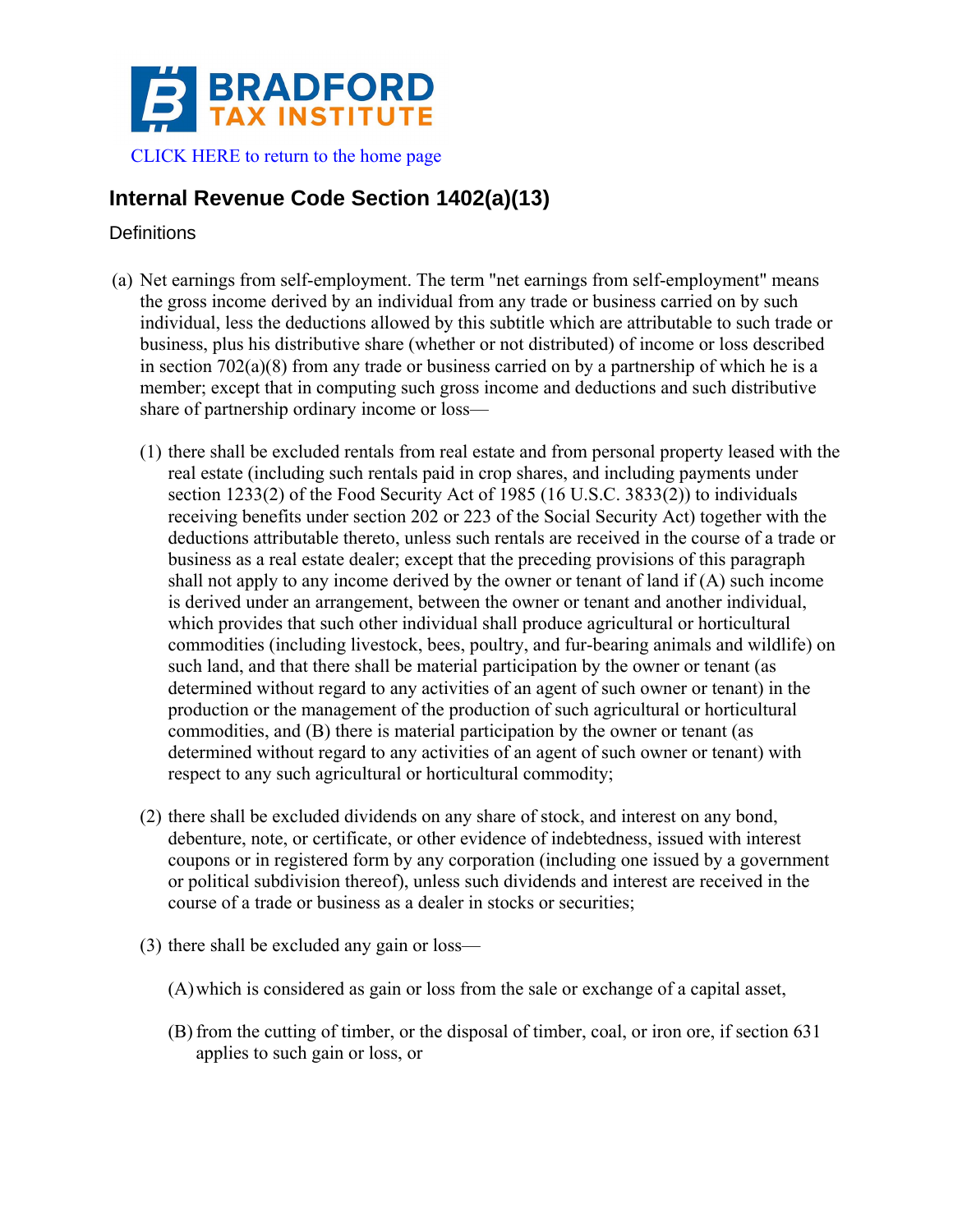- (C) from the sale, exchange, involuntary conversion, or other disposition of property if such property is neither—
	- (i) stock in trade or other property of a kind which would properly be includible in inventory if on hand at the close of the taxable year, nor
	- (ii) property held primarily for sale to customers in the ordinary course of the trade or business;
- (4) the deduction for net operating losses provided in section 172 shall not be allowed;
- $(5)$  If—
	- (A) any of the income derived from a trade or business (other than a trade or business carried on by a partnership) is community income under community property laws applicable to such income, the gross income and deductions attributable to such trade or business shall be treated as the gross income and deductions of the spouse carrying on such trade or business or, if such trade or business is jointly operated, treated as the gross income and deductions of each spouse on the basis of their respective distributive share of the gross income and deductions; and
	- (B) any portion of a partner's distributive share of the ordinary income or loss from a trade or business carried on by a partnership is community income or loss under the community property laws applicable to such share, all of such distributive share shall be included in computing the net earnings from self-employment of such partner, and no part of such share shall be taken into account in computing the net earnings from self-employment of the spouse of such partner;
- (6) a resident of Puerto Rico shall compute his net earnings from self-employment in the same manner as a citizen of the United States but without regard to section 933;
- (7) the deduction for personal exemptions provided in section 151 shall not be allowed;
- (8) an individual who is a duly ordained, commissioned, or licensed minister of a church or a member of a religious order shall compute his net earnings from self-employment derived from the performance of service described in subsection  $(c)(4)$  without regard to section 107 (relating to rental value of parsonages), section 119 (relating to meals and lodging furnished for the convenience of the employer), and section 911 (relating to citizens or residents of the United States living abroad), but shall not include in such net earnings from self-employment the rental value of any parsonage or any parsonage allowance (whether or not excludable under section 107) provided after the individual retires, or any other retirement benefit received by such individual from a church plan (as defined in section 414(e)) after the individual retires;
- (9) the exclusion from gross income provided by section 931 shall not apply;
- (10) there shall be excluded amounts received by a partner pursuant to a written plan of the partnership, which meets such requirements as are prescribed by the Secretary, and which provides for payments on account of retirement, on a periodic basis, to partners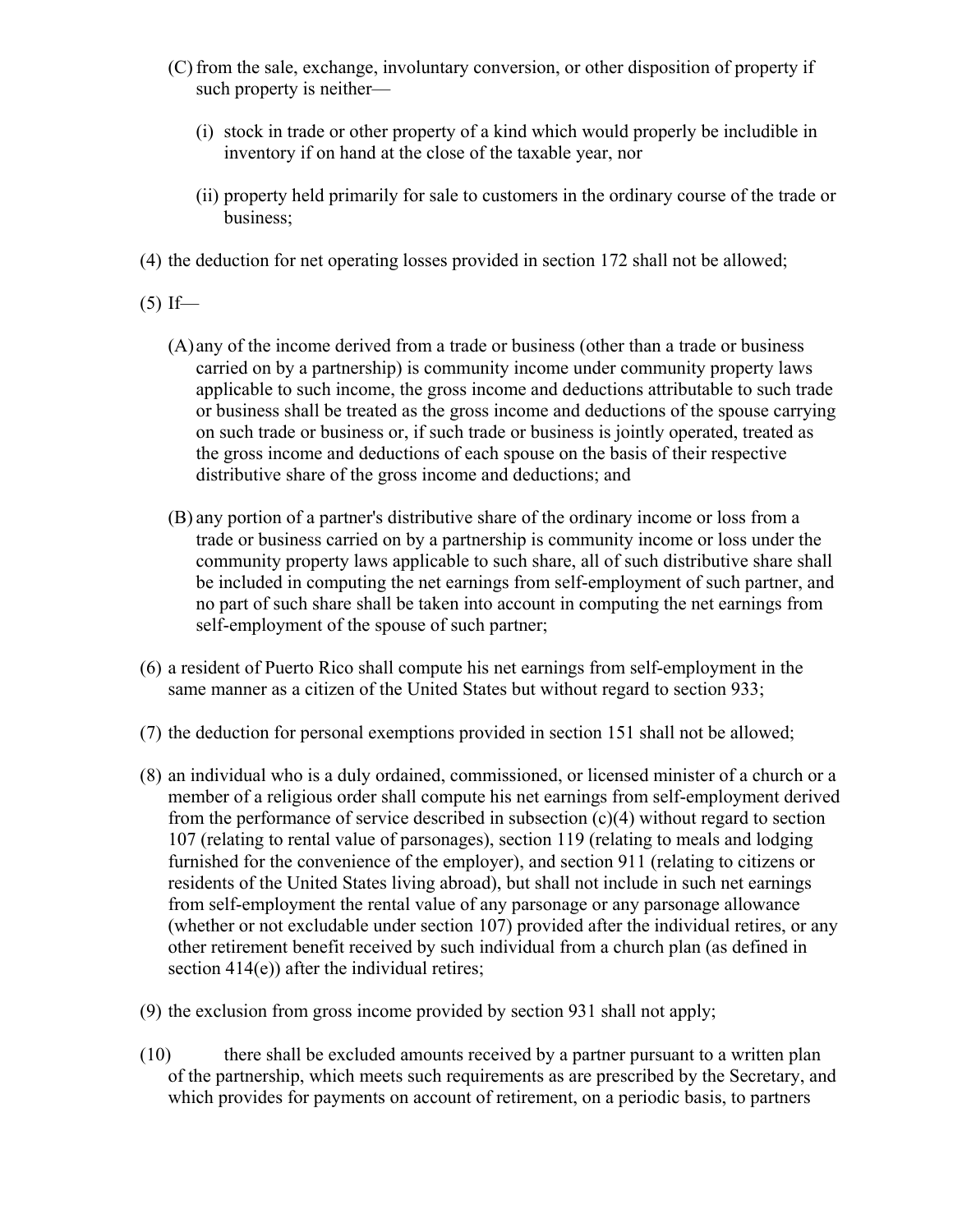generally or to a class or classes of partners, such payments to continue at least until such partner's death, if—

- (A)such partner rendered no services with respect to any trade or business carried on by such partnership (or its successors) during the taxable year of such partnership (or its successors), ending within or with his taxable year, in which such amounts were received, and
- (B) no obligation exists (as of the close of the partnership's taxable year referred to in subparagraph  $(A)$ ) from the other partners to such partner except with respect to retirement payments under such plan, and
- (C)such partner's share, if any, of the capital of the partnership has been paid to him in full before the close of the partnership's taxable year referred to in subparagraph (A);
- (11) the exclusion from gross income provided by section  $911(a)(1)$  shall not apply;
- $(12)$  in lieu of the deduction provided by section 164(f) (relating to deduction for onehalf of self-employment taxes), there shall be allowed a deduction equal to the product of—
	- (A)the taxpayer's net earnings from self-employment for the taxable year (determined without regard to this paragraph), and
	- (B) one-half of the sum of the rates imposed by subsections (a) and (b) of section 1401 for such year;
- (13) there shall be excluded the distributive share of any item of income or loss of a limited partner, as such, other than guaranteed payments described in section 707(c) to that partner for services actually rendered to or on behalf of the partnership to the extent that those payments are established to be in the nature of remuneration for those services;
- $(14)$  in the case of church employee income, the special rules of subsection  $(i)(1)$  shall apply;
- (15) in the case of a member of an Indian tribe, the special rules of section 7873 (relating to income derived by Indians from exercise of fishing rights) shall apply;
- (16) the deduction provided by section 199 shall not be allowed; and
- (17) notwithstanding the preceding provisions of this subsection, each spouse's share of income or loss from a qualified joint venture shall be taken into account as provided in section 761(f) in determining net earnings from self-employment of such spouse.

If the taxable year of a partner is different from that of the partnership, the distributive share which he is required to include in computing his net earnings from self-employment shall be based on the ordinary income or loss of the partnership for any taxable year of the partnership ending within or with his taxable year. In the case of any trade or business which is carried on by an individual or by a partnership and in which, if such trade or business were carried on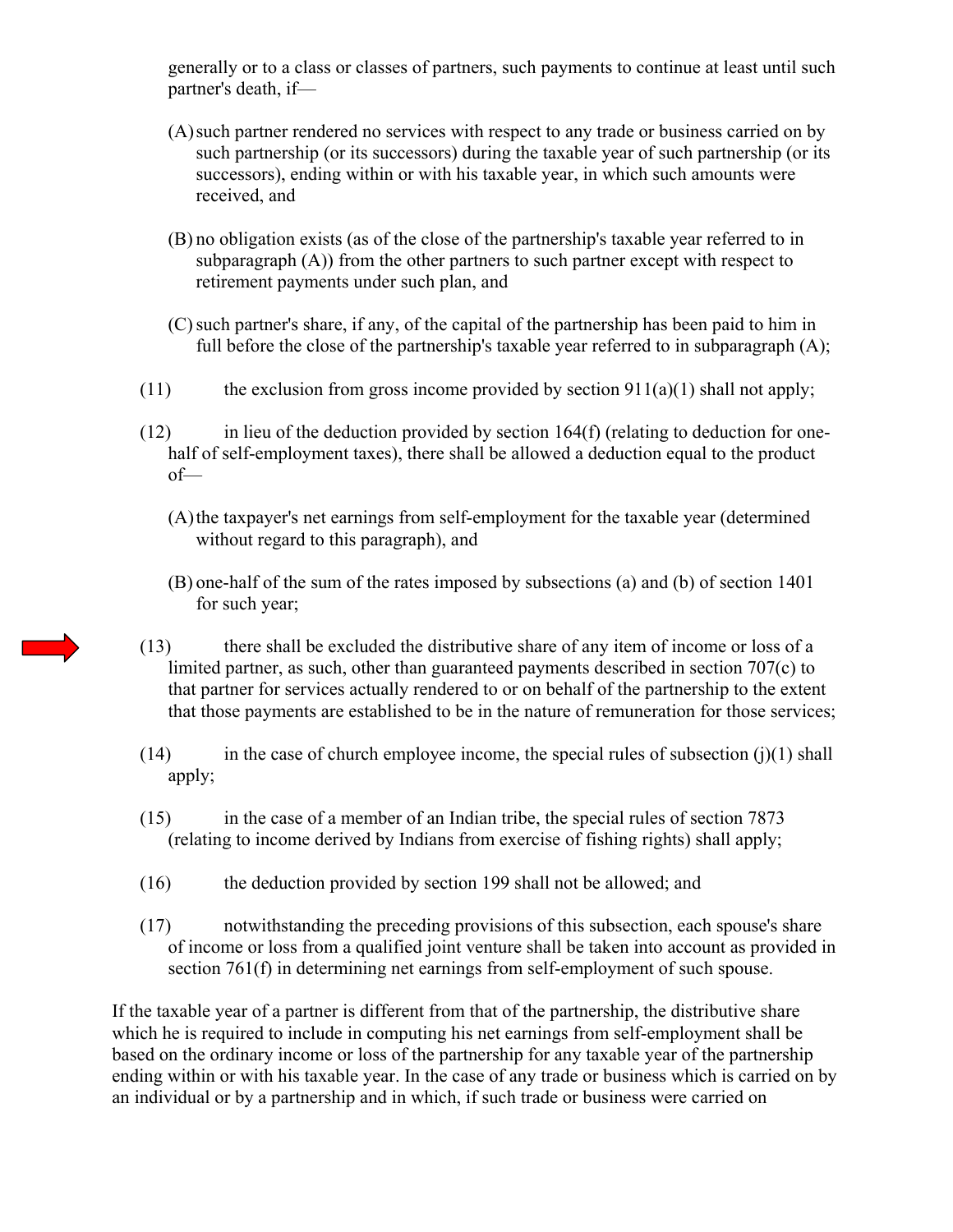exclusively by employees, the major portion of the services would constitute agricultural labor as defined in section  $3121(g)$ —

- (i) in the case of an individual, if the gross income derived by him from such trade or business is not more than the upper limit, the net earnings from self-employment derived by him from such trade or business may, at his option, be deemed to be 66 2/3 percent of such gross income; or
- (ii) in the case of an individual, if the gross income derived by him from such trade or business is more than the upper limit and the net earnings from self-employment derived by him from such trade or business (computed under this subsection without regard to this sentence) are less than the lower limit, the net earnings from self-employment derived by him from such trade or business may, at his option, be deemed to be the lower limit; and
- (iii)in the case of a member of a partnership, if his distributive share of the gross income of the partnership derived from such trade or business (after such gross income has been reduced by the sum of all payments to which section 707(c) applies) is not more than the upper limit, his distributive share of income described in section 702(a)(8) derived from such trade or business may, at his option, be deemed to be an amount equal to 66 2/3 percent of his distributive share of such gross income (after such gross income has been so reduced); or
- (iv)in the case of a member of a partnership, if his distributive share of the gross income of the partnership derived from such trade or business (after such gross income has been reduced by the sum of all payments to which section 707(c) applies) is more than the upper limit and his distributive share (whether or not distributed) of income described in section 702(a)(8) derived from such trade or business (computed under this subsection without regard to this sentence) is less than the lower limit, his distributive share of income described in section 702(a)(8) derived from such trade or business may, at his option, be deemed to be the lower limit.

For purposes of the preceding sentence, gross income means—

- (v) in the case of any such trade or business in which the income is computed under a cash receipts and disbursements method, the gross receipts from such trade or business reduced by the cost or other basis of property which was purchased and sold in carrying on such trade or business, adjusted (after such reduction) in accordance with the provisions of paragraphs (1) through (7) and paragraph (9) of this subsection; and
- (vi)in the case of any such trade or business in which the income is computed under an accrual method, the gross income from such trade or business, adjusted in accordance with the provisions of paragraphs (1) through (7) and paragraph (9) of this subsection;

and, for purposes of such sentence, if an individual (including a member of a partnership) derives gross income from more than one such trade or business, such gross income (including his